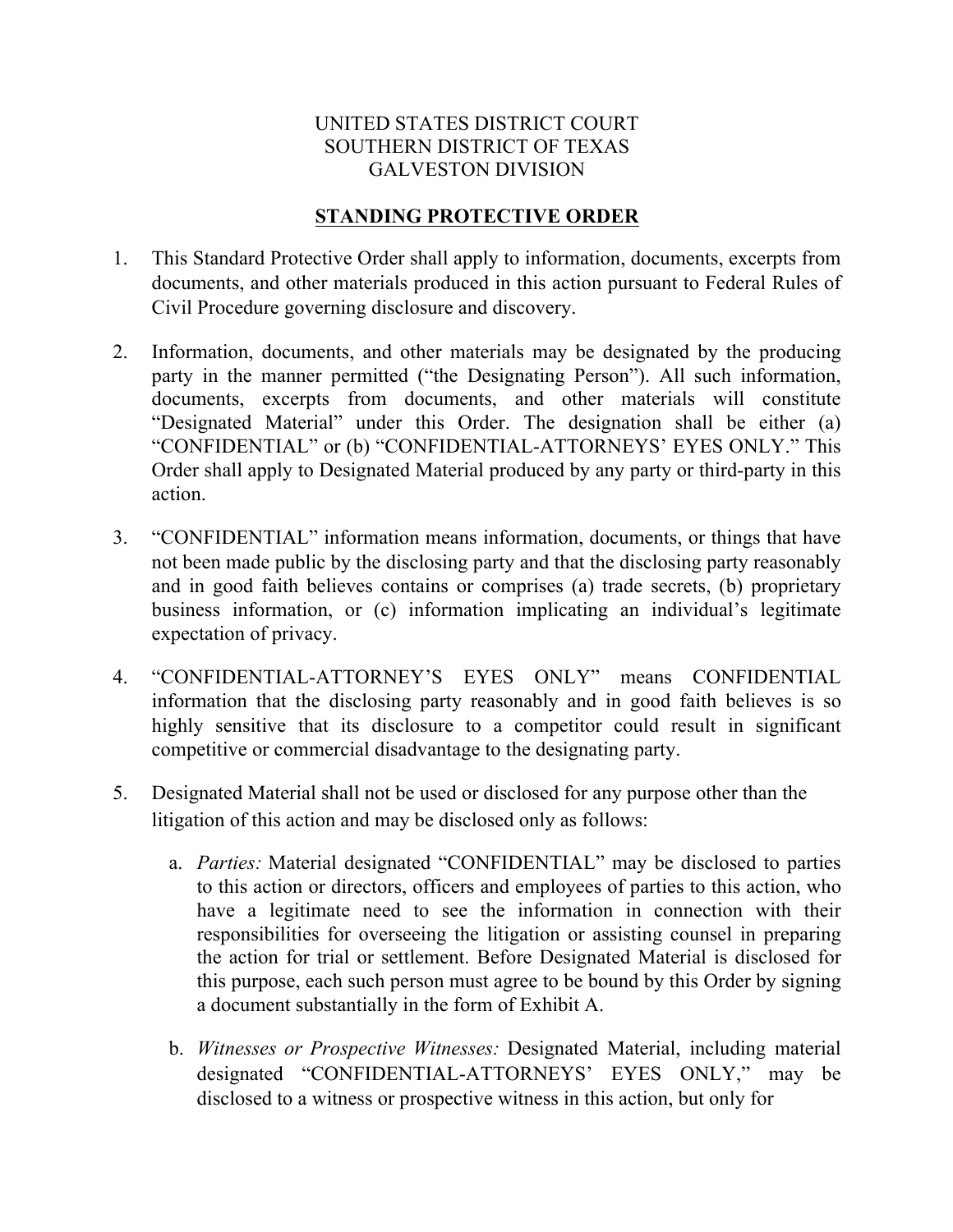purposes of testimony or preparation of testimony in this case, whether at trial, hearing, or deposition, but it may not be retained by the witness or prospective witness. Before Designated Material is disclosed for this purpose, each such person must agree to be bound by this Order, by signing a document substantially in the form of Exhibit A.

- c. *Outside Experts:* Designated Material, including material designated "CONFIDENTIAL -ATTORNEYS' EYES ONLY," may be disclosed to an outside expert for the purpose of obtaining the expert's assistance in the litigation. Before Designated Material is disclosed for this purpose, each such person must agree to be bound by this Order, by signing a document substantially in the form of Exhibit A.
- d. *Counsel:* Designated Material, including material designated "CONFIDENTIAL-ATTORNEYS' EYES ONLY," may be disclosed to counsel of record and in-house counsel for parties to this action and their associates, paralegals, and regularly employed office staff.
- e. Other Persons: Designated Material may be provided as necessary to copying services, translators, and litigation support firms. Before Designated Material is disclosed to such third parties, each such person must agree to be bound by this Order by signing a document substantially in the form of Exhibit A.
- 6. Prior to disclosing or displaying any Designated Material to any person, counsel shall:
	- a. Inform the person of the confidential nature of the Designated Material; and
	- b. Inform the person that this Court has enjoined the use of the Designated Material by him/her for any purpose other than this litigation and has enjoined the disclosure of that information or documents to any other person.
- 7. The confidential information may be displayed to and discussed with the persons identified in Paragraphs 5(b) and (c) only on the condition that, prior to any such display or discussion, each such person shall be asked to sign an agreement to be bound by this Order in the form attached hereto as Exhibit A. In the event such person refuses to sign an agreement in substantially the form attached as Exhibit A, the party desiring to disclose the confidential information may seek appropriate relief from the Court.
- 8. A person having custody of Designated Material shall maintain it in a manner that limits access to the Designated Material to persons permitted such access under this Order.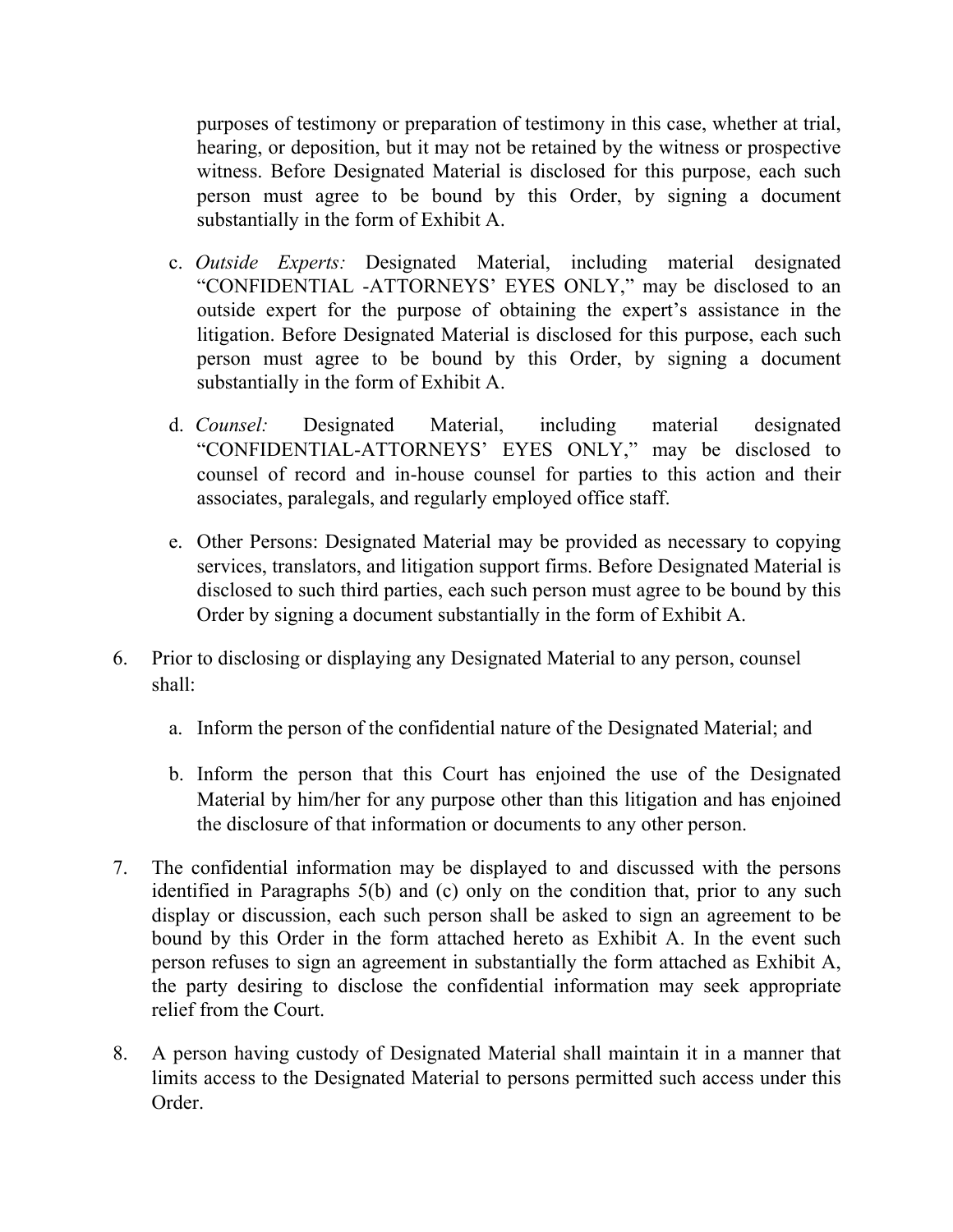- 9. Counsel shall maintain a collection of all signed documents by which persons have agreed to be bound by this Order.
- 10. Documents shall be designated by stamping or otherwise marking the documents with the words "CONFIDENTIAL" or "CONFIDENTIAL-FOR ATTORNEYS' EYES ONLY" thus clearly identifying the category of Designated Material for which protection is sought under the terms of this Order. Designated Material not reduced to documentary form shall be designated by the producing party in a reasonably equivalent way.
- 11. The parties will use reasonable care to avoid designating as confidential documents or information that does not need to be designated as such.
- 12. A party may submit a request in writing to the party who produced Designated Material that the designation be modified or withdrawn. If the Designating Person does not agree to the redesignation within fifteen business days, the objecting party may apply to the Court for relief. Upon any such application, the burden shall be on the Designating Person to show why the designation is proper. Before serving a written challenge, the objecting party must attempt in good faith to meet and confer with the Designating Person in an effort to resolve the matter. The Court may award sanctions if it finds that a party's position was taken without substantial justification.
- 13. Deposition transcripts or portions thereof may be designated either (a) when the testimony is recorded, or (b) by written notice to all counsel of record, given within ten business days after the Designating Person's receipt of the transcript in which case all counsel receiving such notice shall be responsible for marking the copies of the designated transcript or portion thereof in their possession or control as directed by the Designating Person. Pending expiration of the ten business days, the deposition transcript shall be treated as designated. When testimony is designated at a deposition, the Designating Person may exclude from the deposition all persons other than those to whom the Designated Material may be disclosed under paragraph 5 of this Order. Any party may mark Designated Material as a deposition exhibit, provided the deposition witness is one to whom the exhibit may be disclosed under paragraph 5 of this Order and the exhibit and related transcript pages receive the same confidentiality designation as the original Designated Material.
- 14. Any Designated Material which becomes part of an official judicial proceeding or which is filed with the Court is public. Such Designated Material will be sealed by the Court only upon motion and in accordance with applicable law. This Protective Order does not provide for the automatic sealing of such Designated Material. If it becomes necessary to file Designated Material with the Court, a party must move to file the Designated Material under seal.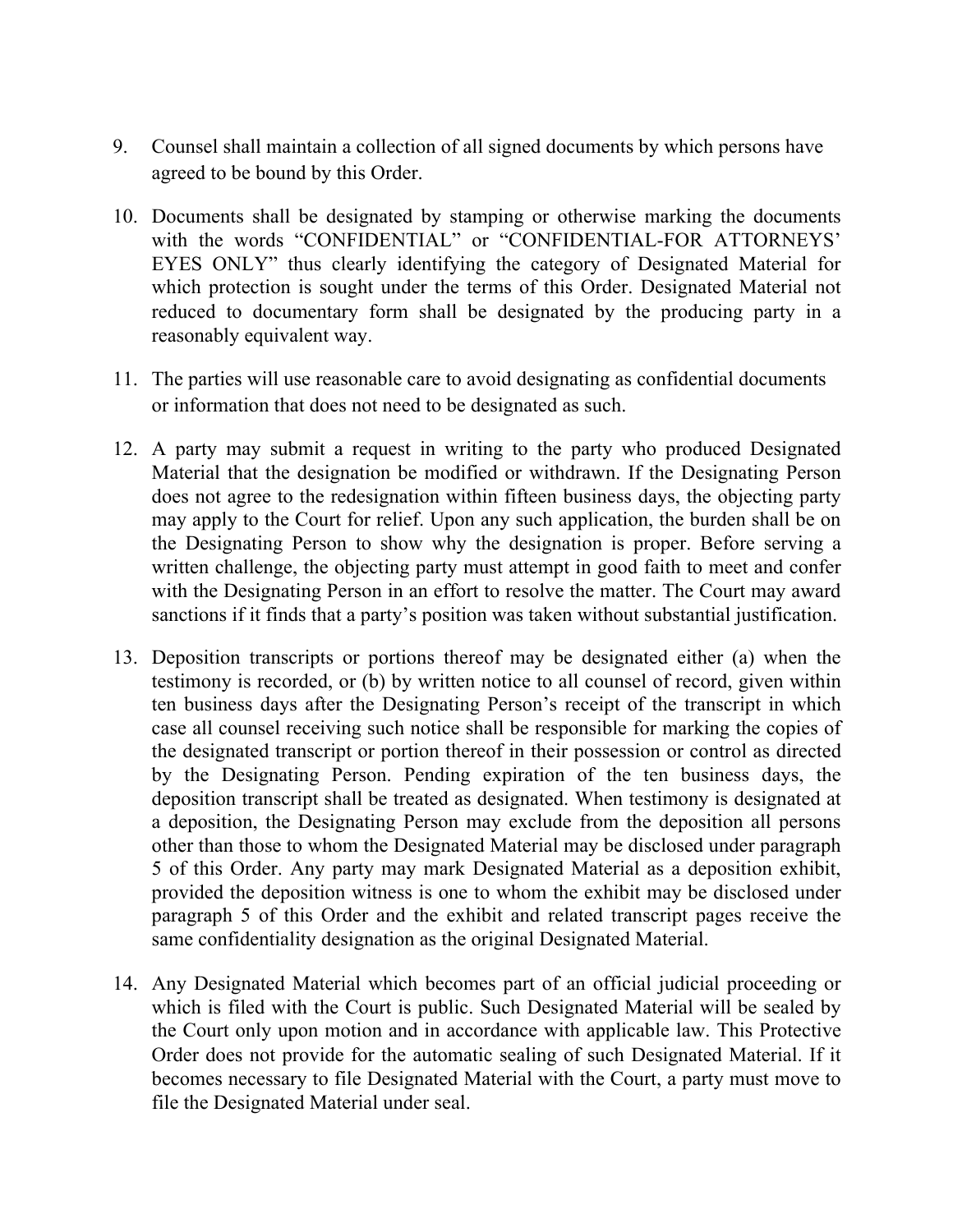- 15. Filing pleadings or other papers disclosing or containing Designated Material does not waive the designated status of the material. The Court will determine how Designated Material will be treated during trial and other proceedings as it deems appropriate.
- 16. Upon final termination of this action, all Designated Material and copies thereof shall be returned promptly (and in no event later than forty-five (45) days after entry of final judgment), returned to the producing party, or certified as destroyed to counsel of record for the party that produced the Designated Material, or, in the case of deposition testimony regarding designated exhibits, counsel of record for the Designating Person. Alternatively, the receiving party shall provide to the Designating Person a certification that all such materials have been destroyed.
- 17. Inadvertent production of confidential material prior to its designation as such in accordance with this Order shall not be deemed a waiver of a claim of confidentiality. Any such error shall be corrected within a reasonable time.
- 18. Nothing in this Order shall require disclosure of information protected by the attorney-client privilege, or other privilege or immunity, and the inadvertent production of such information shall not operate as a waiver. If a Designating Party becomes aware that it has inadvertently produced information protected by the attorney-client privilege, or other privilege or immunity, the Designating Party will promptly notify each receiving party in writing of the inadvertent production. When a party receives notice of such inadvertent production, it shall return all copies of inadvertently produced material within three business days. Any notes or summaries referring or relating to any such inadvertently produced material subject to claim of privilege or immunity shall be destroyed forthwith. Nothing herein shall prevent the receiving party from challenging the propriety of the attorney-client privilege or work product immunity or other applicable privilege designation by submitting a challenge to the Court. The Designating Party bears the burden of establishing the privileged nature of any inadvertently produced information or material. Each receiving party shall refrain from distributing or otherwise using the inadvertently disclosed information or material for any purpose until any issue of privilege is resolved by agreement of the parties or by the Court. Notwithstanding the foregoing, a receiving party may use the inadvertently produced information or materials to respond to a motion by the Designating Party seeking return or destruction of such information or materials. If a receiving party becomes aware that it is in receipt of information or materials which it knows or reasonably should know is privileged, Counsel for the receiving party shall immediately take steps to (i) stop reading such information or materials, (ii) notify Counsel for the Designating Party of such information or materials, (iii) collect all copies of such information or materials, (iv) return such information or materials to the Designating Party, and (v) comport themselves with the applicable provisions of the Rules of Professional Conduct.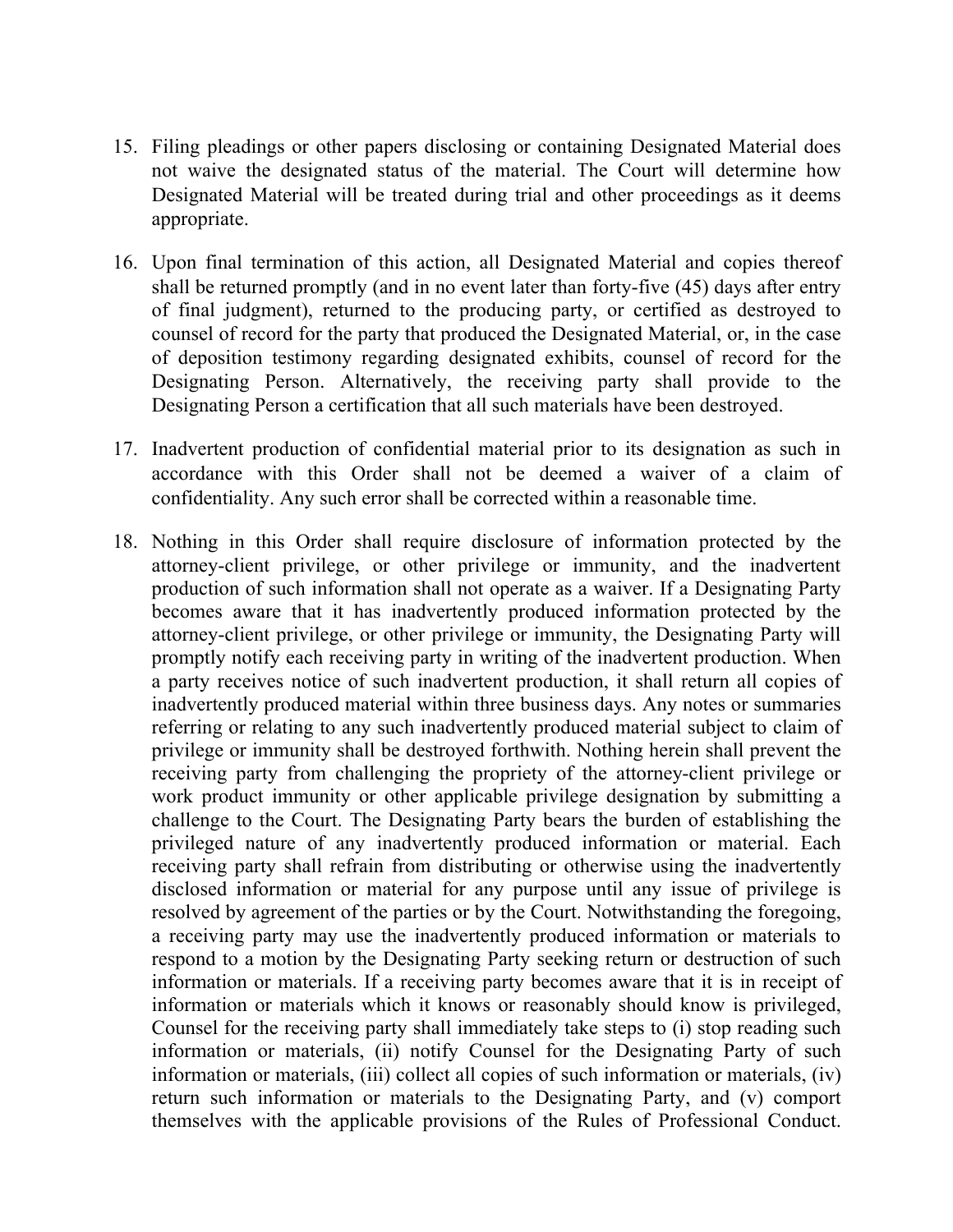- 19. The foregoing is entirely without prejudice to the right of any party to apply to the Court for any further Protective Order relating to Designated Material; or to object to the production of Designated Material; or to apply to the Court for an order compelling production of Designated Material; or for modification of this Order; or to seek any other relief from the Court.
- 20. The restrictions imposed by this Order may be modified or terminated only by further order of the Court.

## IT IS SO ORDERED,

DATE

ANDREW M. EDISON UNITED STATES MAGISTRATE JUDGE

 $\mathcal{L}_\text{max}$  and  $\mathcal{L}_\text{max}$  and  $\mathcal{L}_\text{max}$  and  $\mathcal{L}_\text{max}$